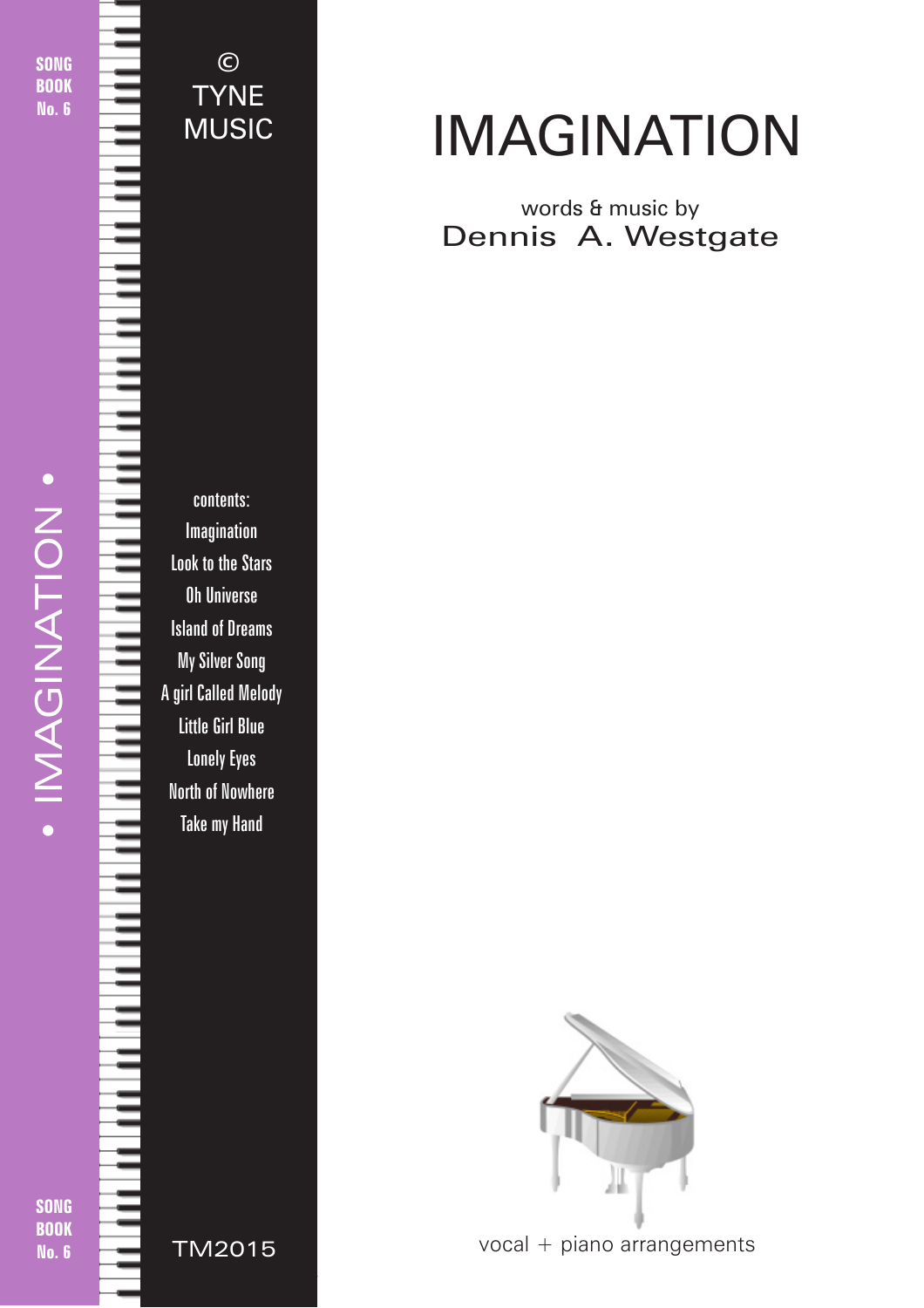

## IMAGINATION

Words & Music by DENNIS A. WESTGATE

When writing the fantasy children's musical 'Pantomania', I needed to find a suitable composition for Scarecrow to sing. Now this isn't one of your ordinary run-of-the-mill story book characters, well not according to Scarecrow who despite his having no brain to speak of, tries to impress everybody with his "brilliant deductive mind" (his words not mine!?) and profound sense of optimism. Yet for all his faults, he's still a likeable guy and the song I came up with, is the title of this album, prompted by Scarecow's profound observation that "Imagination is a Funny Thing!" In the song he tells us that "A story turns a lot of words to pictures in your head, so you can travel anywhere whilst lying in your bed!"

My 'Imagination' album is the culmination of many occasional nights just doodling with pencil and paper, or meandering over the keyboard and letting my own imagination take flight. Incidentally, one of two of them did finally find their way into a couple of musicals



**© 2018 TYNE MUSIC** All rights reserved

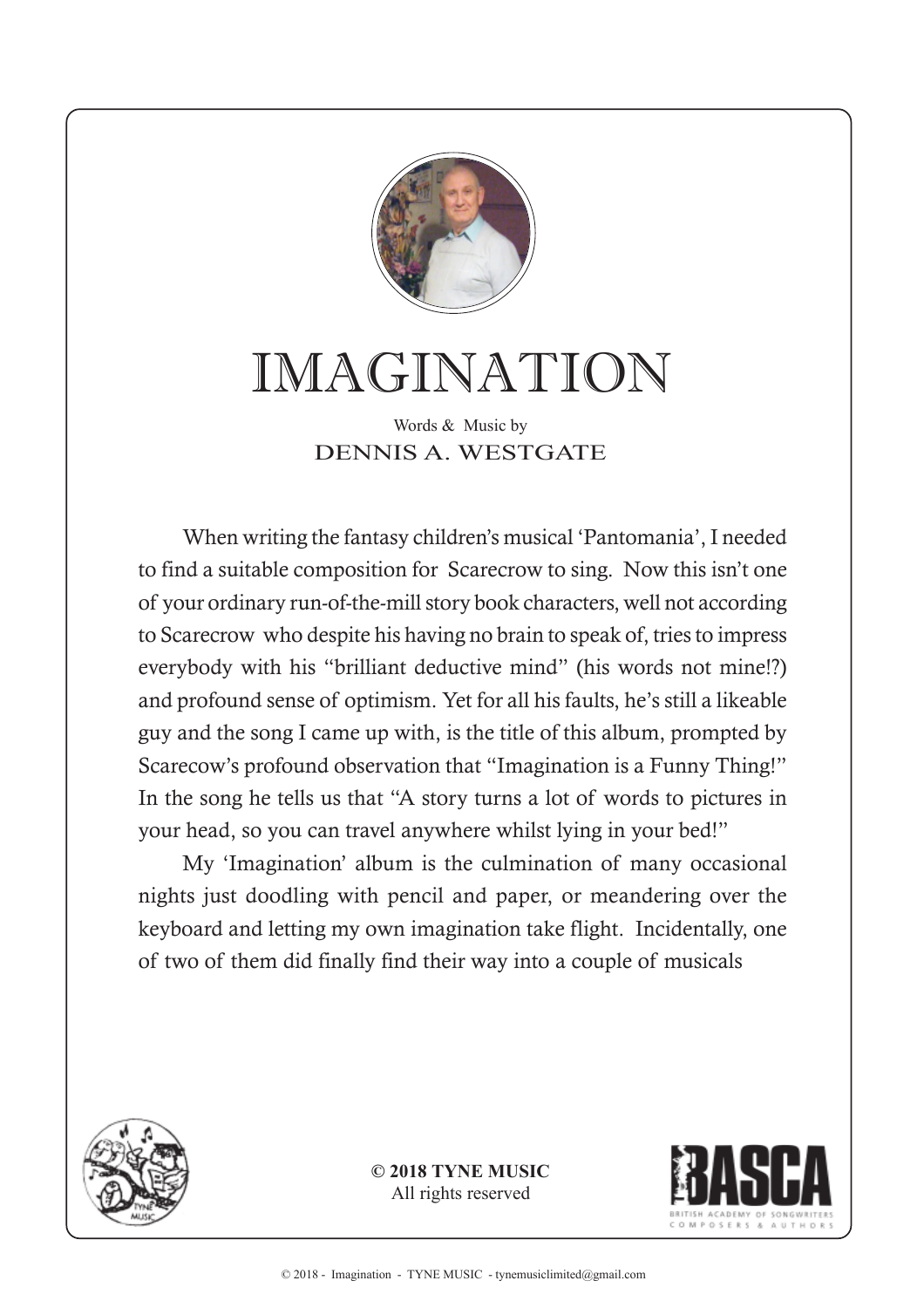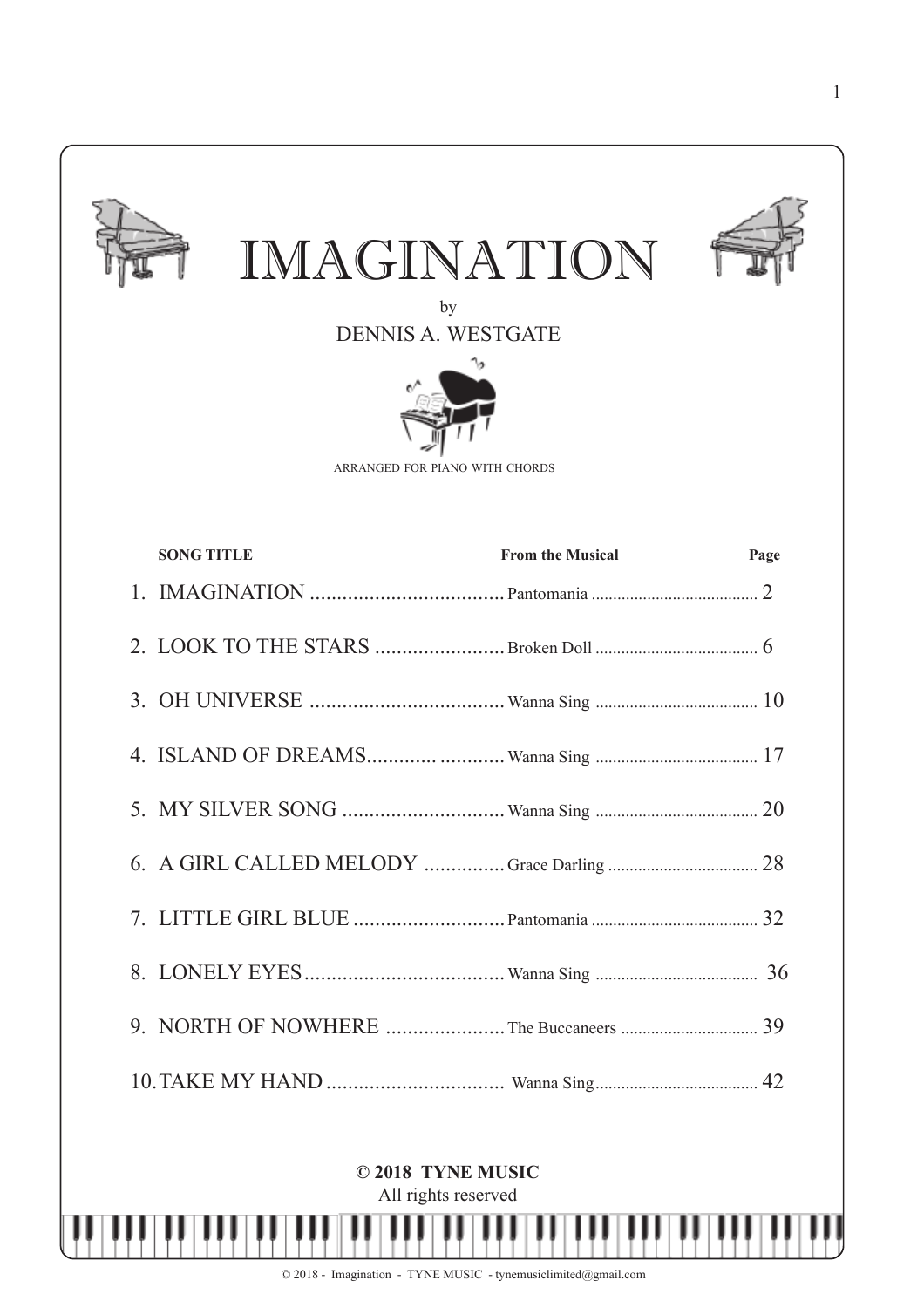## IMAGINATION

## IMAGINATION (is a funny thing)

A story is a lot of words all bound up in a book And you can learn to read them If you know just where to look As Mister J. M. Barry said about his Captain Hook "Imagination is a funny thing"

And I am in this story and I wouldn't be anyone else A bird in a tree, that wouldn't be me A pantomime cat, I couldn't be that I'm happy as I am, this was the author's plan

A story turns a lot of words to pictures in your head So you can travel anywhere while lying in your bed And dreams become reality, as Enid Blyton said "Imagination is a funny thing"

And I am in this story and I wouldn't be anyone else A warrior knight just wouldn't be right A pantomime would drive me insane I'm happy as I am, this was the author's plan

A story can be factual, or simple fantasy And if you learn to read and write, you'll educated be As Mister Isaac Newton said beneath the apple tree "Imagination is a funny thing"



*The 'Scarecow's song from 'PANTOMANIA'*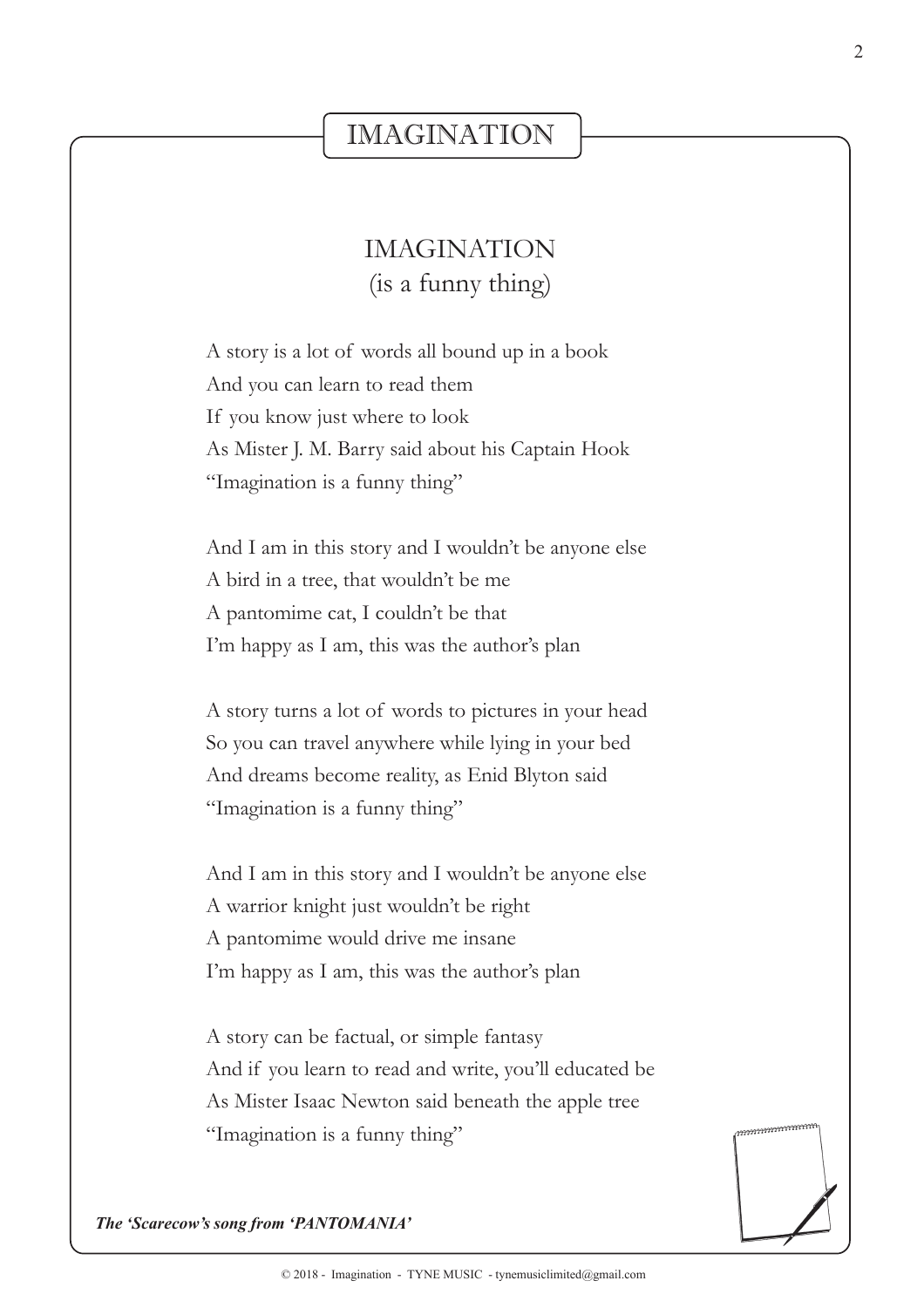## **Imagination**